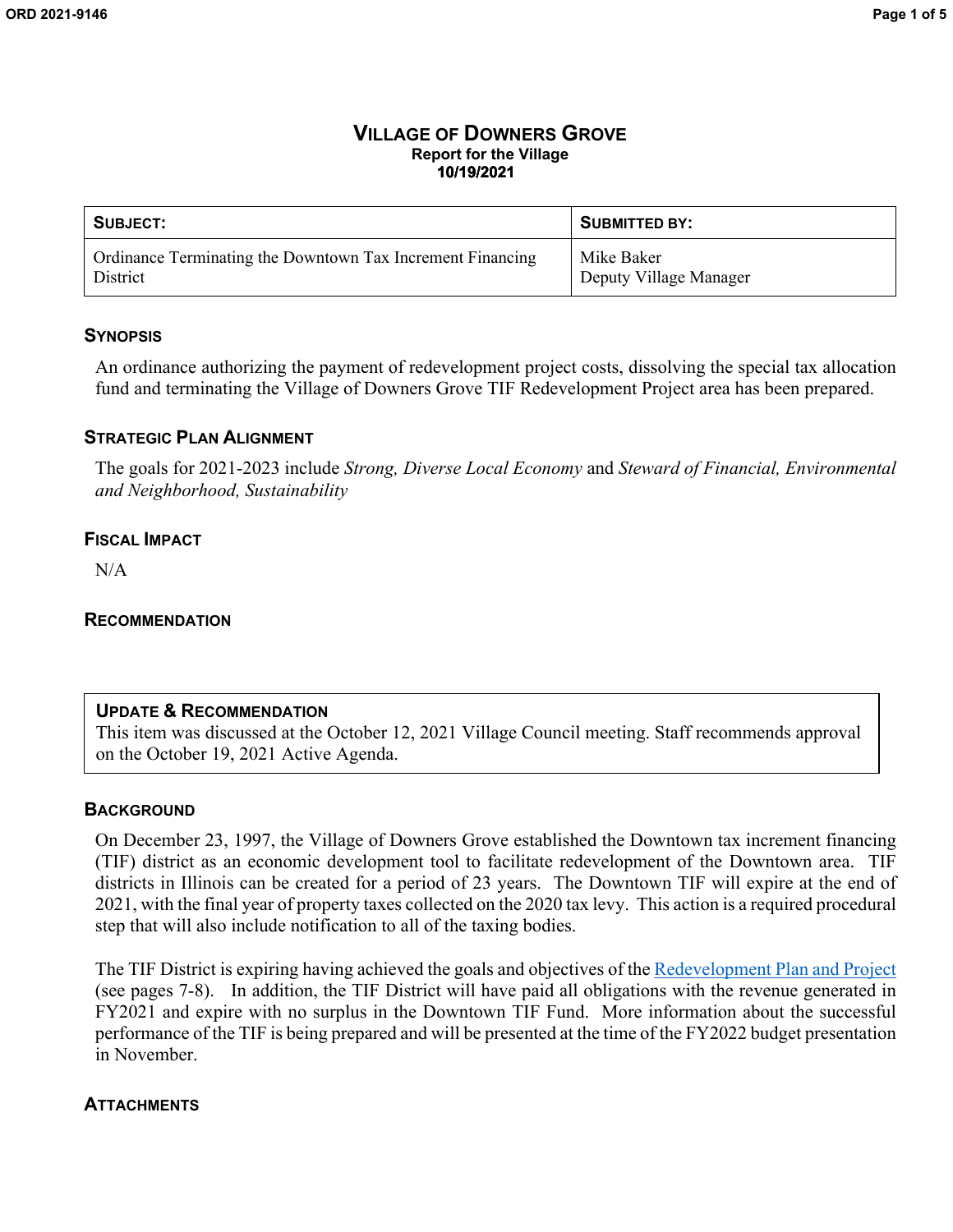Ordinance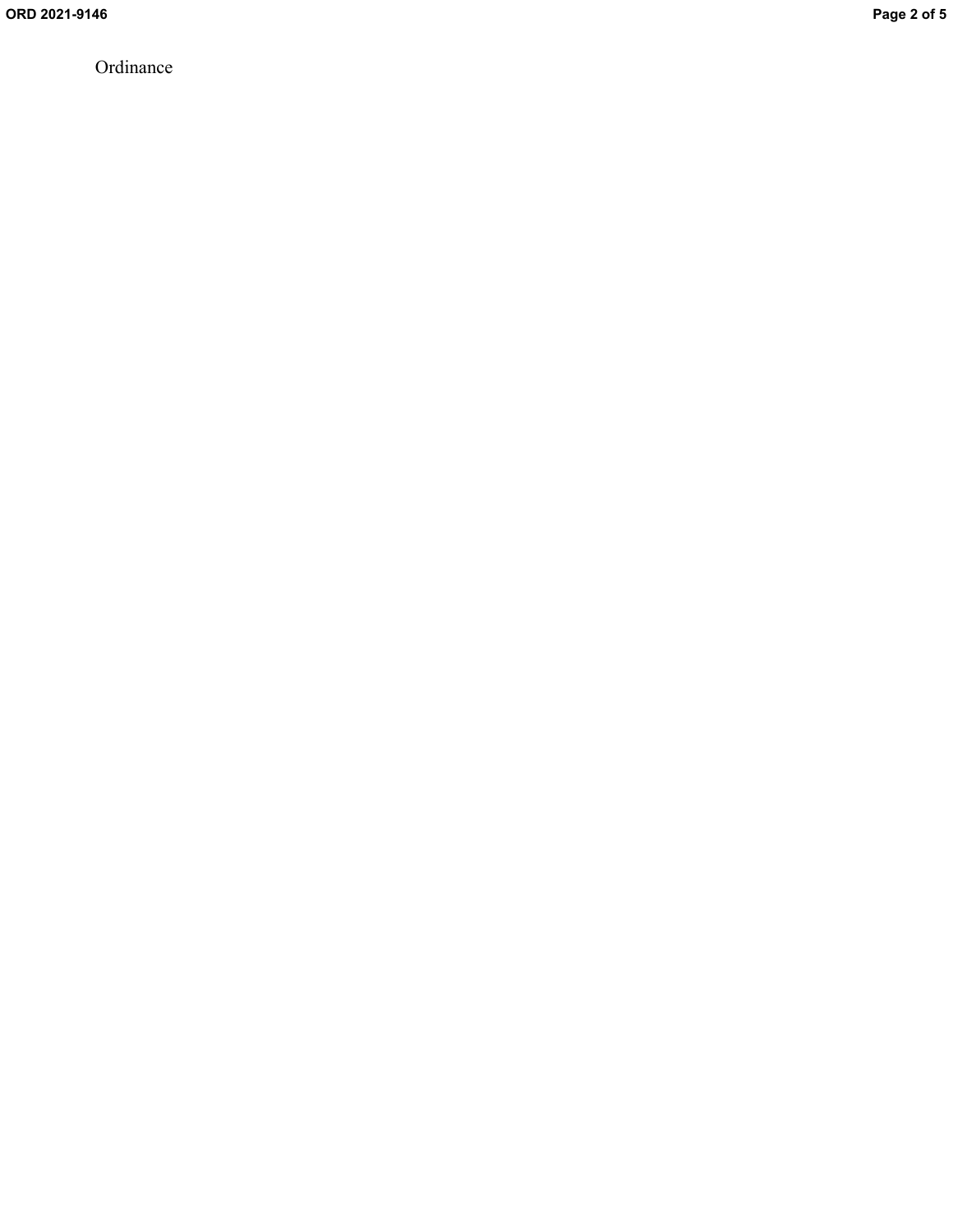## **V I L L A G E O F D O W N E R S G R O V E**

# **C O U N C I L A C T I O N S U M M A R Y**

|                             |                          | <b>INITIATED:</b> Village Attorney<br>(Name) | <b>DATE:</b> October 19, 2021                                         |  |
|-----------------------------|--------------------------|----------------------------------------------|-----------------------------------------------------------------------|--|
| <b>RECOMMENDATION FROM:</b> |                          | <b>FILE REF:</b><br>(Board or Department)    |                                                                       |  |
|                             | <b>NATURE OF ACTION:</b> |                                              | <b>STEPS NEEDED TO IMPLEMENT ACTION:</b>                              |  |
|                             | Ordinance                |                                              | Motion to Adopt "AN ORDINANCE<br>AUTHORIZING THE PAYMENT OF           |  |
|                             | Resolution               |                                              | REDEVELOPMENT PROJECT COSTS,<br>DISSOLVING THE SPECIAL TAX ALLOCATION |  |
|                             | Motion                   |                                              | FUND AND TERMINATING THE VILLAGE OF<br>DOWNERS GROVE TAX INCREMENT    |  |
|                             | Other                    |                                              | DOWNTOWN REDEVELOPMENT PROJECT<br>AREA", as presented.                |  |
|                             |                          |                                              |                                                                       |  |

### **SUMMARY OF ITEM:**

Adoption of this ordinance shall authorize the payment of redevelopment project costs, dissolve the special tax allocation fund and terminate the tax increment downtown redevelopment project area.

## **RECORD OF ACTION TAKEN:**

1\mw\CAS.21\DT-TIF dissolve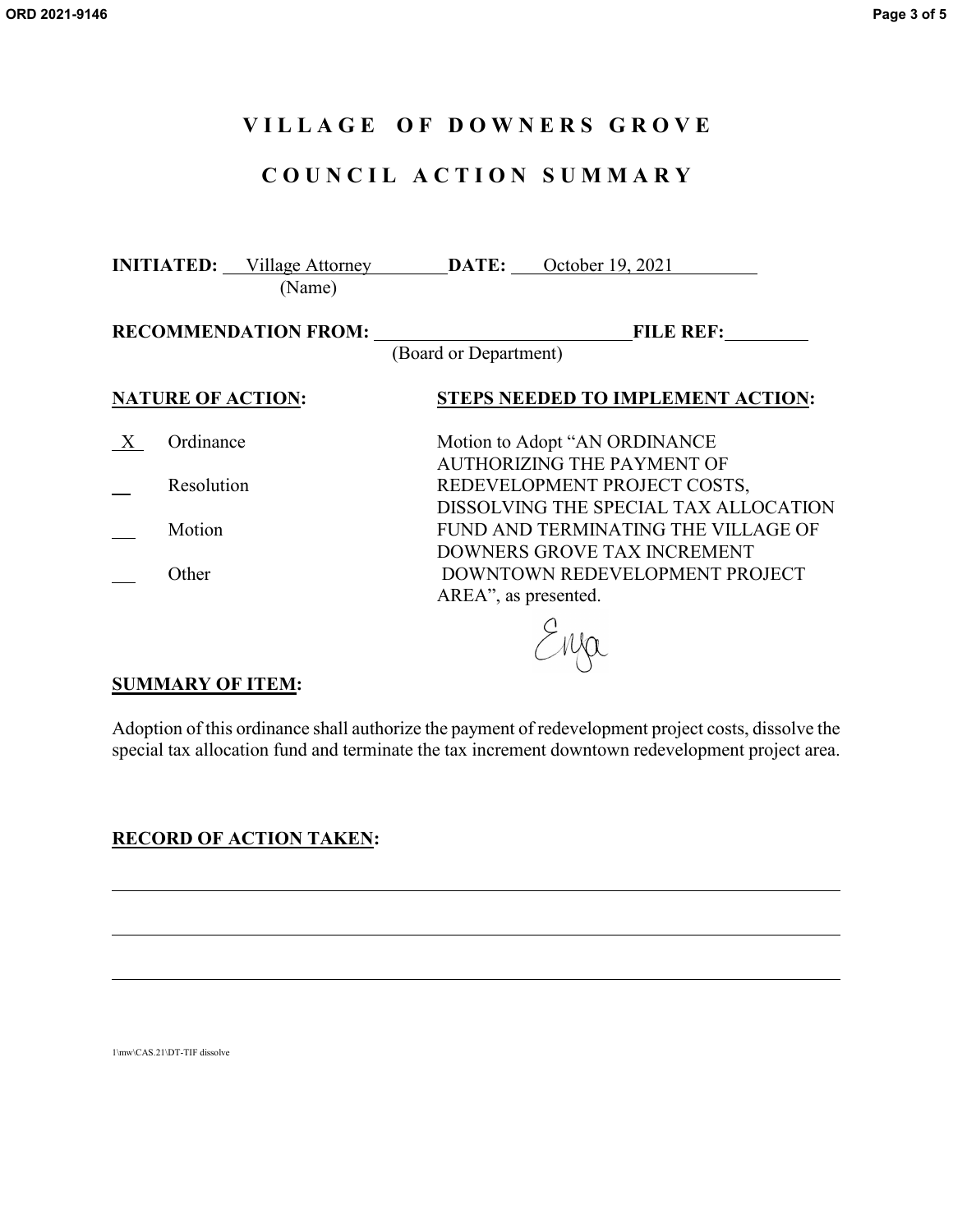#### **ORDINANCE NO. \_\_\_\_\_\_**

#### **AN ORDINANCE AUTHORIZING THE PAYMENT OF REDEVELOPMENT PROJECT COSTS, DISSOLVING THE SPECIAL TAX ALLOCATION FUND AND TERMINATING THE VILLAGE OF DOWNERS GROVE TAX INCREMENT DOWNTOWN REDEVELOPMENT PROJECT AREA**

**WHEREAS,** the Tax Increment Allocation Redevelopment Act found at 65 ILCS 5/11-74.4.4-1

(the "TIF Act") authorizes cities and villages to designate redevelopment project areas, approve redevelopment plans and projects and adopt tax increment financing; and

**WHEREAS,** on December 22, 1997 the Village Council (the "Village Council") of the Village of

Downers Grove, DuPage County, Illinois (the "Village") utilized the authority provided by the TIF Act to

adopt the following ordinances:

- (a) Ordinance No. 3997, adopted December 22, 1997, titled "An Ordinance Approving the Village of Downers Grove Tax Increment Downtown Redevelopment Plan and Project" (the "Redevelopment Plan"), as amended by Ordinance No. 4455 on November 5, 2002; and
- (b) Ordinance No. 3998 adopted December 22, 1997, titled "An Ordinance Designating the Village of Downers Grove Tax Increment Downtown Redevelopment Project Area" ("Downtown Redevelopment Project Area"), as amended by Ordinance No. 4456 on November 5, 2002; and
- (c) Ordinance No. 3999, adopted December 22, 1997, titled "An Ordinance Adopting Tax Increment Financing for the Village of Downers Grove"; and

**WHEREAS,** the goals and objectives of the Redevelopment Plan and Project have now been fulfilled; and

**WHEREAS,** all redevelopment project costs, including without limitation all municipal obligations financing redevelopment project costs, incurred by the Village in accordance with the TIF Act, have been or will be paid by December 31, 2021; and

**WHEREAS,** the Village shall notify all of the affected taxing districts of the termination of the

Downtown Redevelopment Project Area as a redevelopment project area in accordance with the provisions

of the TIF Act; and